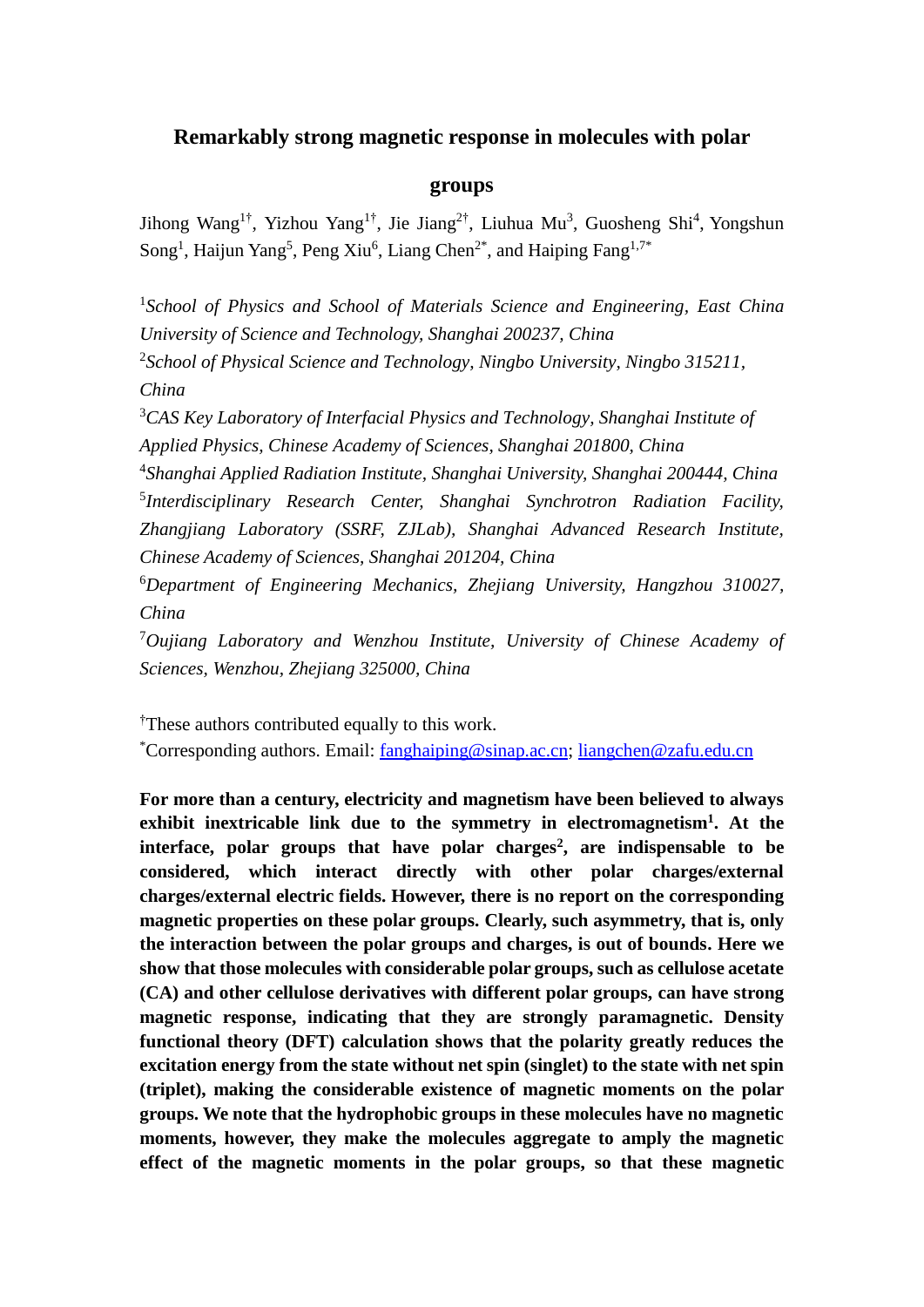**moments can induce the strong paramagnetism. Our observations suggest a recovery of the symmetry with inextricable link between the electricity and magnetism at the interface. The findings leave many imaginations of the role of the magnetic interaction in biological systems as well as other magnetic applications considering that many of those polar materials are biological materials 2,3 , pharmaceutical materials<sup>4</sup> , chemical raw materials<sup>5</sup> , and even an essential hormone in agricultural production<sup>6</sup> .**

Polar groups are a primary building block of nature on the molecular scale, studied extensively in biological systems, biomedicine, chemical industry, physical science and materials science<sup>2,3</sup>. The interactions between the polar charges in polar groups and other polar charges/external charges/external electric fields are the main components of interactions in various materials. This is particularly fundamental for the biological system, as these interactions related to polar charges are the typical non-covalent interactions and the non-covalent interactions play a major role in dictating the advanced structures and functions of biological systems<sup>3</sup>. However, there is not any corresponding magnetic interaction associated with those polar groups reported. This state of affairs is clearly counterintuitive, because electricity and magnetism are inextricably linked together due to the symmetry in electromagnetism for more than a century<sup>1</sup>.

Here we show that molecules with polar groups, including cellulose acetate (CA,  $[C_6H_7O_2(OCOCH_3)_x(OH)_3_x]_n$ , cellulose acetate butyrate (CAB,  $[C_6H_7O_2(OCOCH_3)_x(OCOC_3H_7)_y(OH)_{3-x-y}]_n$ , chitosan  $(CS, [C_6H_{11}NO_4]_n)$ , ethyl cellulose (EC,  $[C_6H_7O_2({\rm OC}_2H_5)_x({\rm OH})_{3-x}]_n$ ), p-ethylbenzoic acid (PEA,  $C_9H_{10}O_2$ ), otoluene acetic acid (OTAA,  $C_9H_{10}O_2$ ), and auxin (IAA, CH<sub>9</sub>NO<sub>2</sub>), which have the polar groups such as acetyl, butyryl, amino, ethyl, formate, hydroxyl, and methyl groups, have strong magnetic response when they aggregate into micro- and nano-scale particles in aqueous solution. Density functional theory (DFT) calculation shows a considerable existence of magnetic moments on polar groups due to the polarity. Our observations suggest a recovery of the symmetry with inextricable link between the electricity and magnetism at the interface, and leave many imaginations of magnetic applications.

CA suspensions were prepared for the experiments. 1.7 g CA powders, which comprise of 39.8 wt% acetyl (CH3-CO-) and 3.5 wt% hydroxyl (-OH), were firstly added into 50 ml ultrapure water and shaken for 1 min at 25 ℃, followed by settling for 30 min, and removed particles floating on the water. Then, 10 ml mixture was taken from the bottom into a four-sided transparent quartz cuvette (135 mm  $\times$ 135 mm  $\times$ 14 mm) (see Fig. S1), and subsequently 150 ml ultrapure water was added for dilution, shaken well and settled for 0.5 min to obtain a CA suspension. Next, a rectangular neodymium magnet (50 mm  $\times$  50 mm  $\times$  30 mm, surface magnetic field  $\sim$ 0.5 T) was placed outside of the cuvette (Fig. 1a). We consistently observed that CA particles were significantly attracted towards the magnet and many CA particles accumulated on the wall of the cuvette close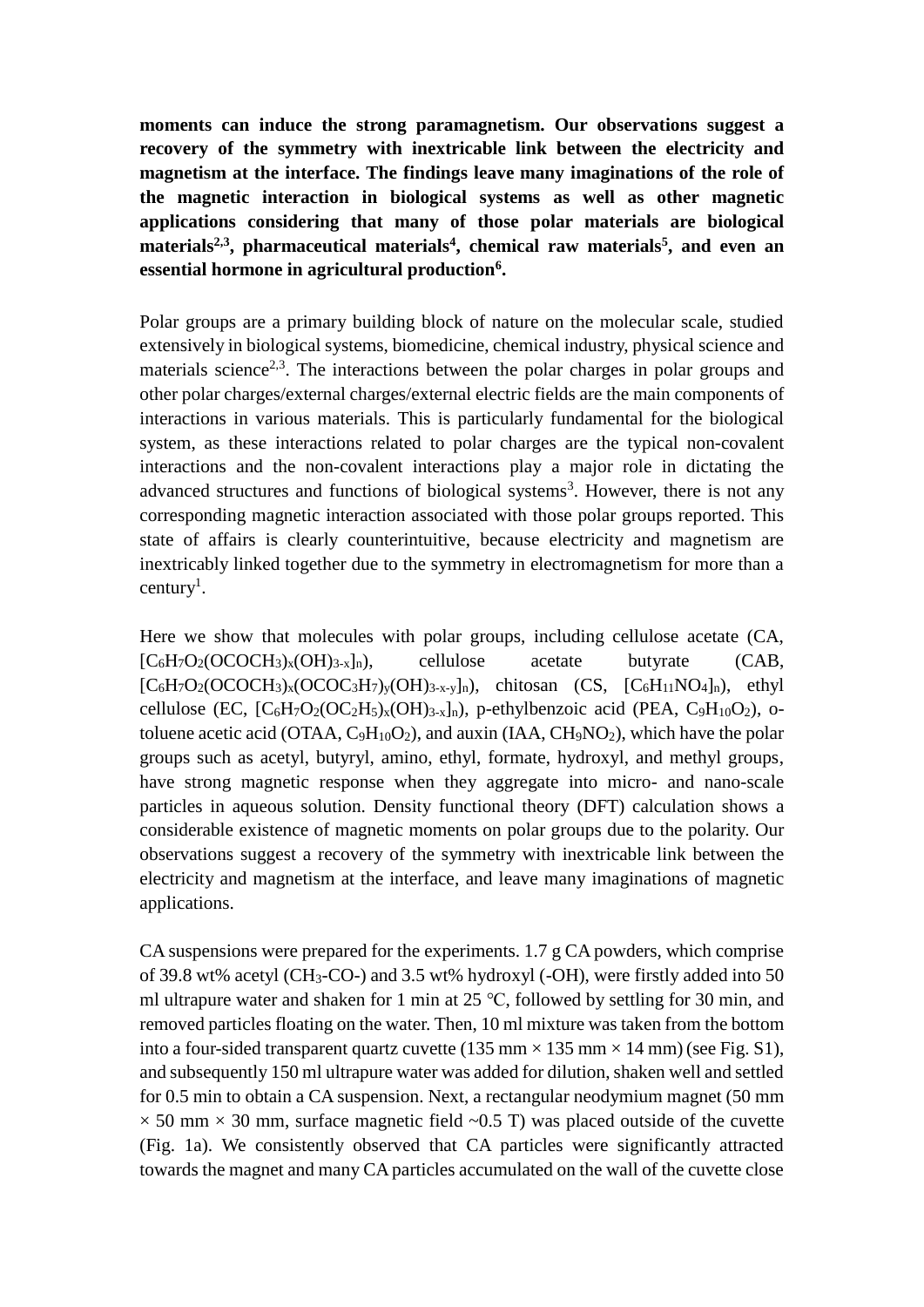to the magnet. The accumulated CA particles formed a square shape consistent with the shape of the magnet within  $\sim 10$  min. We then moved the magnet slowly to the right, and it can be seen clearly that many of the attracted CA particles moved following the magnet accordingly (Fig. 1c and Supplementary Video 1). To make the behavior more clear, we superimposed snapshots at different times, as shown in Fig. 1d. These results indicate that CA suspensions can be attracted, accumulated and moved accordingly along with an external magnetic field caused by the magnet, showing a remarkably strong magnetic attraction response.



**Figure 1. Magnetic behavior of suspensions of cellulose acetate (CA) and other cellulose derivatives dispersed in ultrapure water. a,** Schematic picture of experimental set-up. The symbol 'G' represents the gravity. **b**, Magnetization (*M*) versus magnetic field (*H*) curves for cellulose acetate ( $[C_6H_7O_2(OCOCH_3)_x(OH)_{3-x}]_n$ ), ethyl cellulose (EC,  $[C_6H_7O_2(OC_2H_5)_{x}(OH)_{3-x}]_n$ ) and cellulose acetate butyrate (CAB,  $[C_6H_7O_2(OCOCH_3)_x(OCOC_3H_7)_y(OH)_{3-x-y}]_n$  dispersed in ultrapure water or CA powder in a representative experiment, using water as a reference. The symbol '*s*'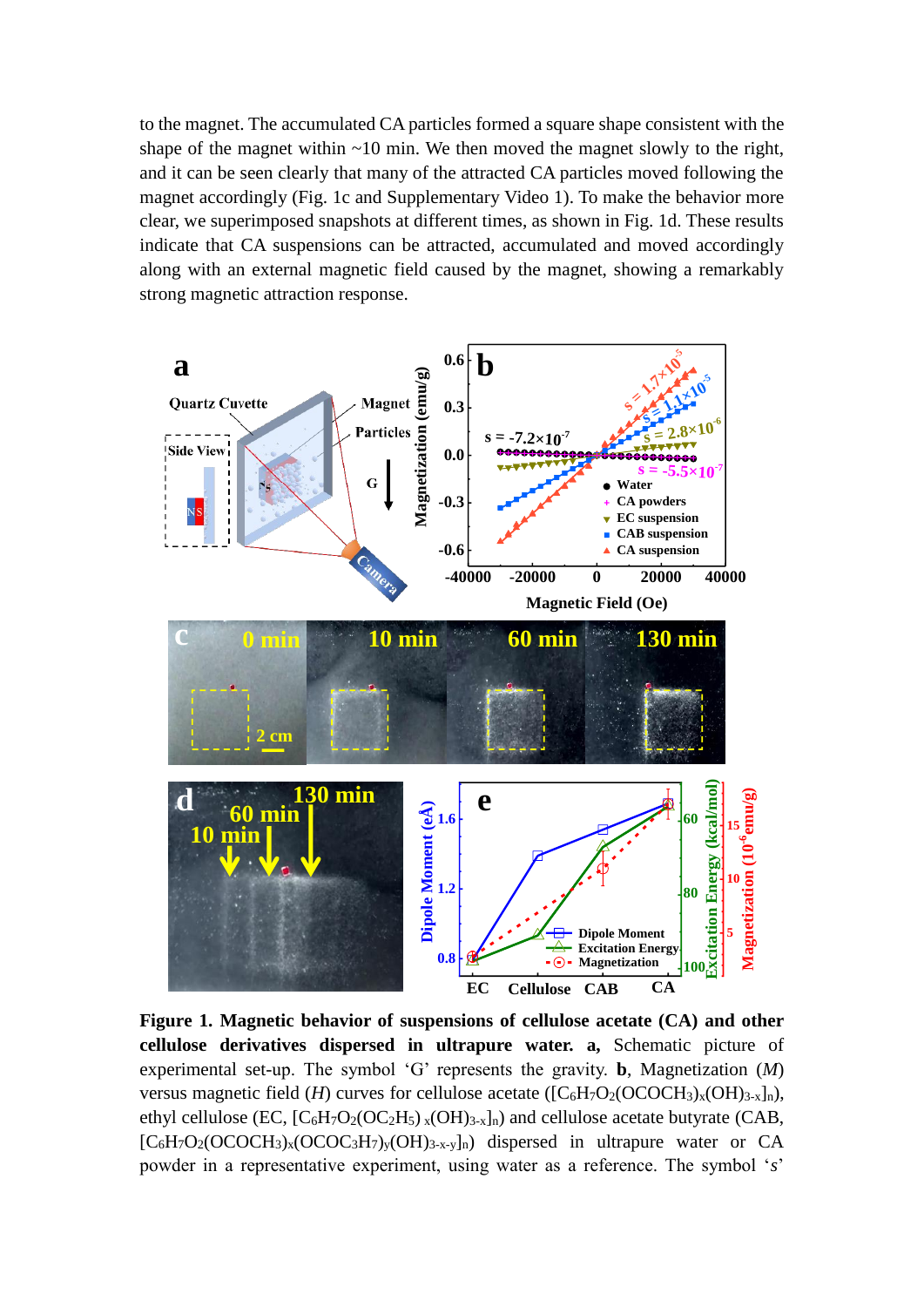represents the slope of the fitted lines, i.e. the mass susceptibility  $(\chi_m)$ . **c**, Movement of CA suspension with the pull of magnet. The yellow dashed square indicates the position of the magnet, and the tiny white dots are CA particles. The small red square is a fixed position on the cuvette for guiding eyes. **d**, Superimposed snapshots of the CA suspension at different times from (c). **e**, Dipole moment, excitation energy from the singlet to triplet state, together with magnetic susceptibility of cellulose derivatives including EC, cellulose  $([C_6H_7O_2(OH)_3]_n)$ , CAB, and CA. The susceptibility of cellulose was not shown because we cannot obtain pure self-assembled cellulose particles in aqueous solution.

In order to quantitatively characterize the magnetism, we measured magnetization (*M*) versus magnetic field (*H*) curves by the superconducting quantum interference device (SQUID) magnetometer. Mass susceptibility  $(\gamma_m)$  was then computed as  $\gamma_m$ *=M/H=a/mH*, where *a* is the moment measured by the SQUID magnetometer and *m* is the mass of the CA powders (details in PS1 of Supplementary Information, SI). The magnetic susceptibility of the CA suspension exhibited strong paramagnetism of  $(1.7 \pm 0.2) \times 10^{-5}$  emu/g, which was about 25 times larger than the absolute value of ultrapure water (Fig. 1b). In contrast, CA powders in dry state showed a diamagnetism with a magnetic susceptibility of  $(-5.5\pm 0.2)\times 10^{-7}$  emu/g. To exclude the possible contamination, we measured the concentrations of Fe, Co, and Ni in the CA powders using XPS (Fig. S2) and ICP-MS (Table S1), which were negligibly small.

The existence of such strong magnetic response of the CA suspension is surprising, but might not be so unexpected if we hope the electric and magnetic behavior are inextricably linked together. We all know that the spins of two electrons in the same occupied orbital must be antiparallel due to the Pauli exclusion principle, thus there is no net magnetic moment from the electron spin when the molecule is at singlet state with a total spin of  $S = 0$ . However, for the system with polar charges, electrons on atoms deviate from spatial symmetry, although the electrons are still paired. When the spatial symmetry is broken, we cannot still expect the two paired electrons consistent in a singlet state. Consequently, polar groups in those molecules, which contain polar charges, may have triplet states with a total spin of  $S = 1$  that the spins of two electrons are parallel, which corresponds to the existence of magnetic moments, and we can expect that the stronger the polarity, the larger the possibility of the triplet states. Our DFT calculations demonstrated this by computing the excitation energy from the singlet to triplet state for cellulose derivatives with different polar substituents. As shown in Fig. 1e, the excitation energies were 97.6 kcal/mol, 91.2 kcal/mol, 66.8kcal/mol, and 56.4 kcal/mol for EC, cellulose, CAB, and CA, respectively (details in PS4 of SI). Considering that the larger the excitation energy, the smaller the possibility of triplet state (total spin of  $S = 1$ ), the order from smallest to largest possibility of the triplet state was EC < cellulose < CAB < CA. Correspondingly, we calculated the dipole moments, which were 0.79  $e\text{\AA}$ , 1.39  $e\text{\AA}$ , 1.54  $e\text{\AA}$ , and 1.69  $e\text{\AA}$  for EC, cellulose, CAB, and CA (details in PS5 of SI), respectively. This shows a positive correlation between the polarity and the possibility of triplet state, as well as between the polarity and magnetic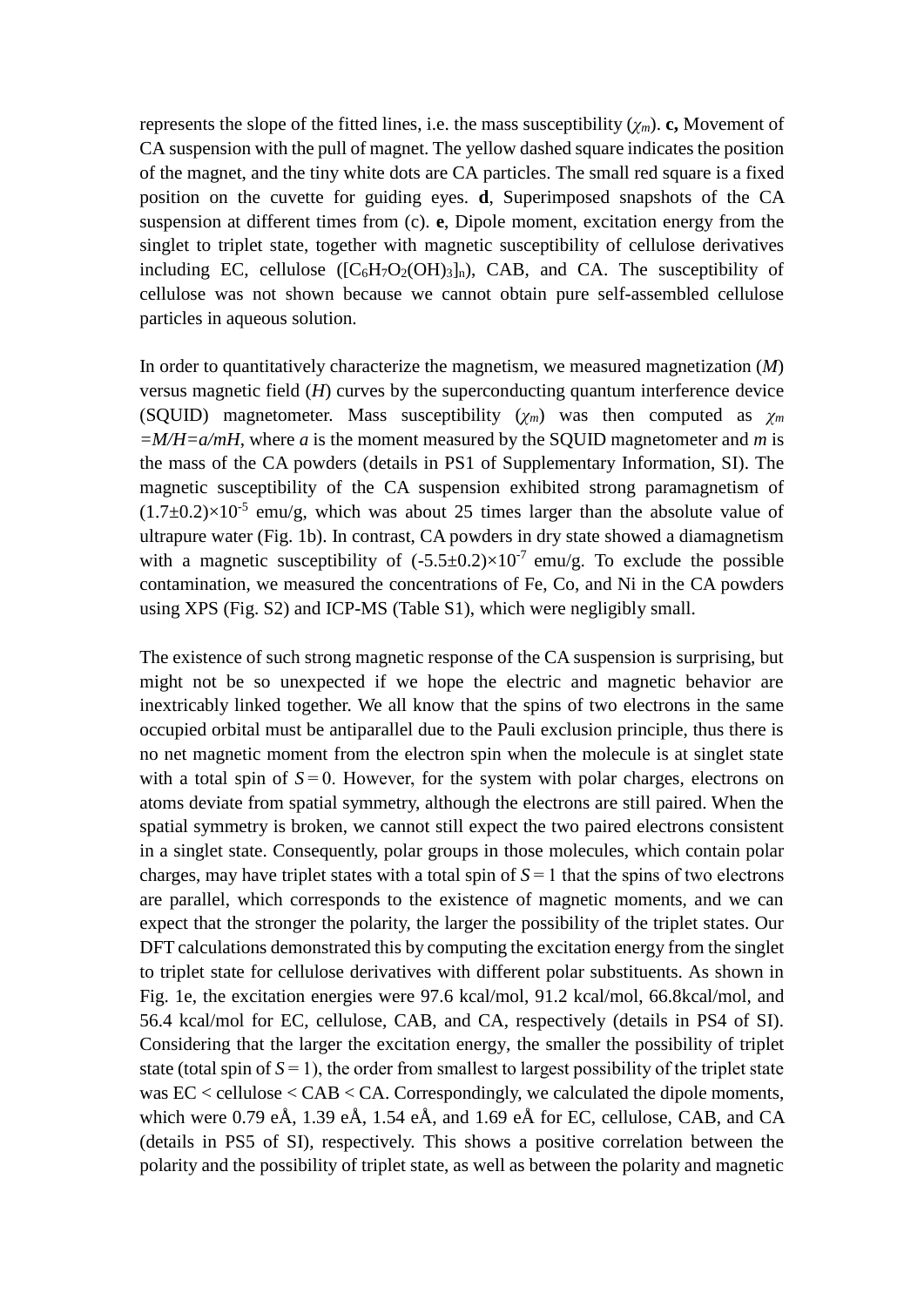## moment.

It should be noted that the excitation energies are still very high and the probabilities corresponding the energies are very small. Fortunately, the existence of the surrounding water will further reduce the barriers. Take the CA for example, with the help of the surrounding water, the excitation energy reduced from 56.4 kcal/mol to 13.3 kcal/mol for CA (details in PS6 of SI). This value was about two times the energy of hydrogen bond<sup>7</sup>. We note that the external magnetic field can also reduce the excitation energy<sup>8,9</sup>. Consequently, there is a considerable probability of triplet state as well as the magnetic moment. It is not easy and may be impossible to estimate the magnetic susceptibility of CA only from the magnetic moment, so we are still not sure whether the magnetic moments resulting from singlet-triplet transition are larger enough for the strong paramagnetism we observed experimentally and whether there are other mechanisms play key or dominated roles. Clearly, further studies are required.

The existence of strong magnetic response can be found in other two cellulose derivatives with polar substituents. Our experiments show that the suspensions of CAB and EC can also be attracted by a magnet (see Fig. S3) and the magnetic susceptibilities of them are  $(1.1 \pm 0.2) \times 10^{-5}$  emu/g and  $(2.8 \pm 0.6) \times 10^{-6}$  emu/g (see Fig. 1b), respectively. Interestingly, the magnetic susceptibility has the same order with the polarity of molecules as well as the excitation energy, as shown in Fig. 1e. We note that, we are not able to obtain a reliable value of the magnetic susceptibility of the cellulose, since the cellulose particles will sink to the bottom in solution that the aggregated cellulose suspension cannot be separated from the sunk cellulose particles.

In spite of the magnetic moment exists in the polar acetyl group, it is not certain that the existence of magnetic moments can lead to the observed strong magnetic response, as the interaction is very weak between a single magnetic moment and an external magnetic field, so that a single magnetic moment is very difficult to be detected at present instruments<sup>10,11</sup>. The hydrophobic groups have no magnetic moments; however, they make the CA molecules aggregate into micro- and nano-scale particles so that a large number of magnetic moments gather in a very small space, thus the response to the external field is greatly enhanced, like the superparamagnetic materials in the state of the nanoparticles<sup>12</sup>. Consequently, the CA suspensions exhibit strong magnetic response. Our experiments with a magnet (Fig. 1c and Fig. S3) show that the CA and other cellulose derivatives have aggregated into micro- and nano-scale particles in aqueous solution so that they can be directly observed by eyes. This is the reason why the magnetic response cannot be detected at present instruments for the acetic acid completely dissolved in water, since there are only fewer hydrophobic groups in the acetic acid molecules.

Thus, those molecules comprised of both polar groups and sufficient hydrophobic groups, potentially present a strong magnetic response in aqueous solution. The polar groups provide magnetic moments. The hydrophobic groups have no magnetic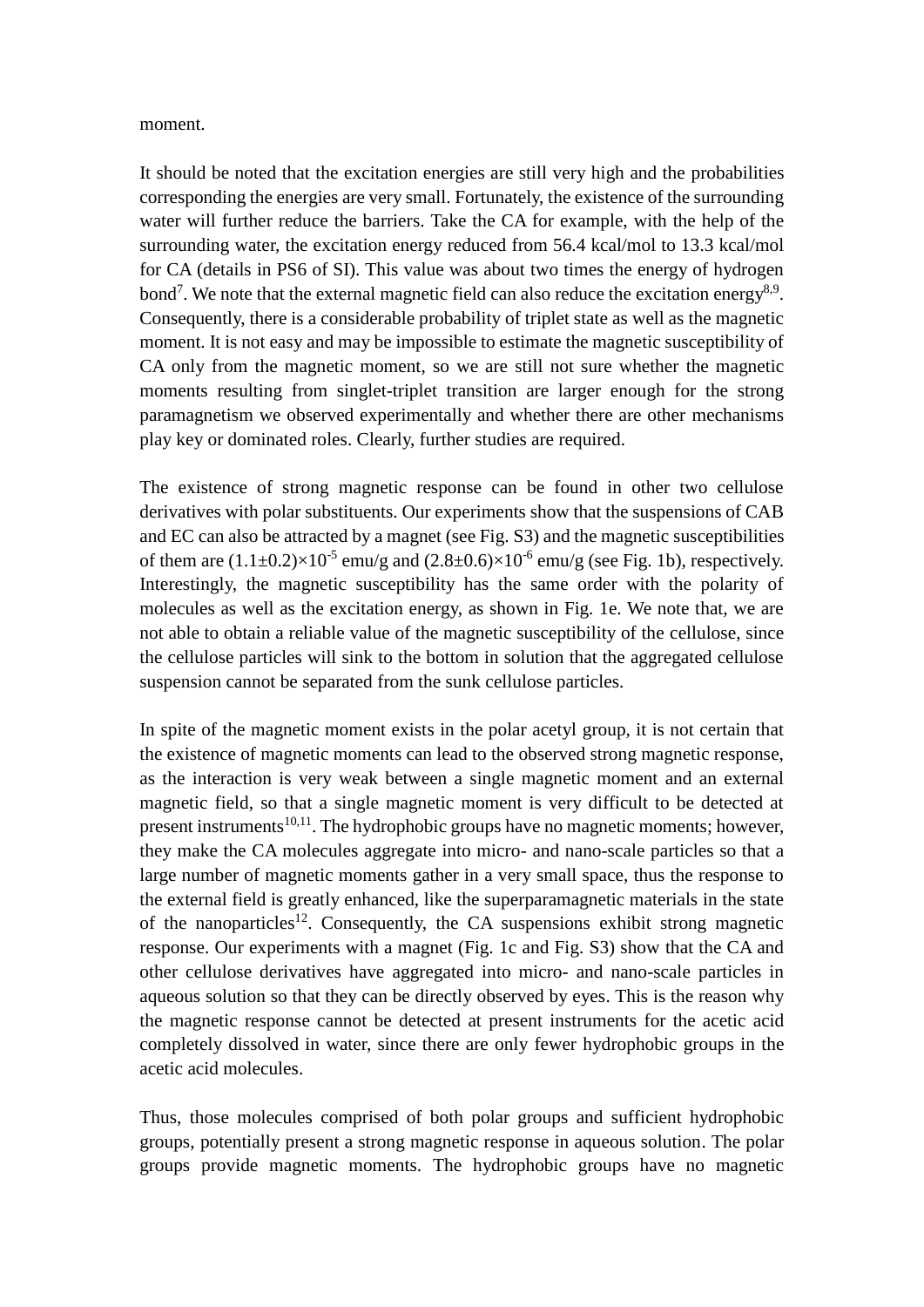moments; however, they make the molecules aggregate into micro- and nano-scale particles to greatly amplify the interaction between magnetic moments and the external magnetic field. Based on this understanding, we have found many such molecules with considerable magnetic attraction responses including CS, PEA, OTAA, and IAA dispersed in ultrapure water (see Fig. S3), suggesting a universal magnetic response for molecules with polar groups in nature.

To summarize, we show that molecules with polar groups have strong magnetic response, indicating that in a polar group there is a considerable magnetic moment in addition to the polar charge. This suggests a recovery of the symmetry with inextricable link between the electricity and magnetism at the interface. However, different from the polar charge on a polar group which has a considerable interaction with external electric field, the magnetic moment of a polar group only has a very weak interaction with the external magnetic field and a nano- to micro-scale cluster is required to obtain a considerable response to the external magnetic field.

The magnetism for those molecules with polar groups, which we discovered here, is a long-overlooked interaction in biological system that plays a major role in dictating the advanced structures and functions as one of fundamental weak non-covalent interactions. Moreover, pharmaceutical materials and marine biological resources usually have polar groups such as  $CS^{4,13}$ . Therefore, we suggest that the strong magnetic responses of those materials can provide the new insights in explaining the magnetic effects of human body<sup>14,15</sup>, promoting the magnetism related medicine, and designing advanced functional biomaterials. Besides, CA is the chemical raw material<sup>5</sup>, and IAA is an essential hormone in agricultural production<sup>6</sup>, the findings of their magnetic property may evoke novel magnetic applications, such as in the renewable energy development, utilization of marine and lake resources, wastewater purification and separation, and novel industrial technology. Clearly, our findings can be applied to a variety of fields, waiting for us to explore.

## **References and Notes:**

- 1. John David Jackson. *Classical Electrodynamics. 3rd Edition.* Ch. 6, 237–239 (John Wiley & Sons, Inc., 1999).
- 2. Francisco, Z. Probing Liquid/Solid Interfaces at the Molecular Level. *Chem. Rev.* **112**, 2920– 2986 (2012).
- 3. Karshikoff, A. *Non-Covalent Interactions in Proteins. 2nd Edition.* (Imperial College Press, 2021).
- 4. Campos, K. R. et al. The importance of synthetic chemistry in the pharmaceutical industry. *Science.* **363**, eaat0805 (2019).
- 5. Giachini, P., Gupta, S. S., Wang, W., D Wood.& Menges, A. Additive manufacturing of cellulose-based materials with continuous, multidirectional stiffness gradients. *Sci. Adv.* **6**, eaay0929 (2020).
- 6. Kramer, E. M. et al. Auxin gradients are associated with polarity changes in trees. *Science*. **320**, 1610–1610 (2008).